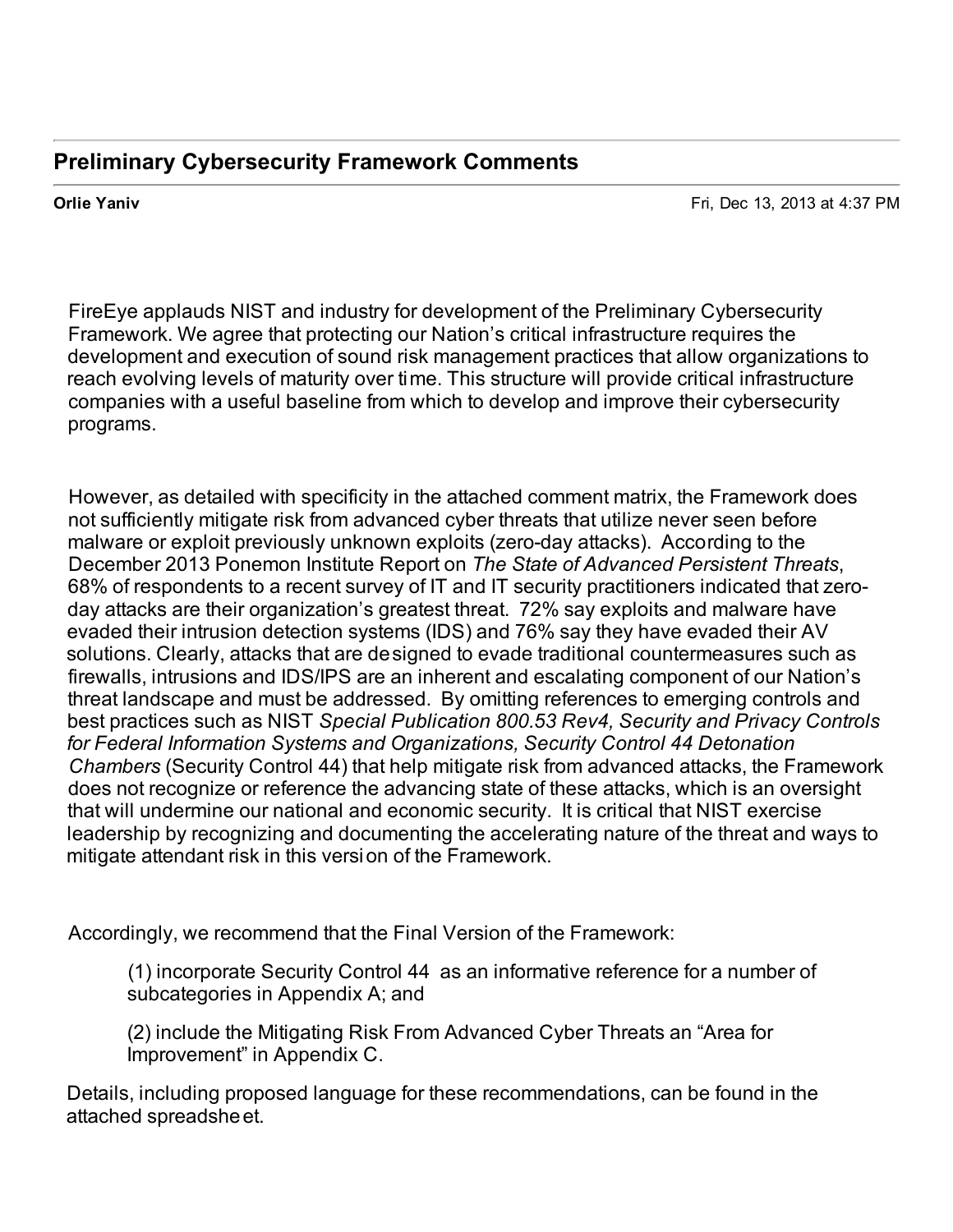These recommendations are driven in part by FireEye's concern that adoption of the current Framework Core may in practice evolve into a compliance activity for some companies. While FireEye recognizes that the intent of the Framework is to encourage critical infrastructure to "…add Subcategories and Informative References that are relevant to them and enable them to more effectively manage their cybersecurity risk," the level of effort associated with development of tailored profiles may be too great for some companies and they may just adopt safeguards and activities in Framework Core as a compliance function. Without specific references to controls that offset the full range of threats and risks critical infrastructure companies face today, FireEye is concerned that overall levels of risk wil l remain high in those organizations. As an example, the California Public Utilities Commission (CPUC) released a policy paper on September 19, 2012 entitled "Cybersecurity and the Evolving Role of State Regulation: How it Impacts the California Public Utilities Commission." The paper states that "Compliance is an important component of addressing cybersecurity, but it is not enough to ensure that the rapidly evolving risks are adequately considered and acted upon effectively." This CPUC publication is a great example of how some state lawmakers are lobbying for change to protect critical infrastructure from advanced cybersecurity attacks.

In addition, FireEye recommends that future iterations of the Framework:

 · Provide an accelerating set of guidance profiles by implementation tier. The current version of the Framework only provides guidance for common activities and does not map that guidance to a target maturity level. Providing such mapping guidance will enable organizations to more easily understand how to the achieve the desired end state of cybersecurity.

- Provide more guidance on appropriate risk management at each implementation tier. For example, more mature organizations measure risk more quantitatively, understand their model and variables for measuring risk, use industry specific threat data based on a well-defined asset base, measure risk more frequently and have metrics defined with a history to demonstrate the effectiveness of their risk management programs.
- Expand the guidance related to secure engineering practices. Secure engineering practices reduce the number and severity of vulnerabilities in deployed technology that can be exploited by an advanced threat, establish processes to ensure maintenance and response, and improve system resiliency.

Please do not hesitate to contact me with any questions or requests for clarification.

Sincerely,

**Orlie**